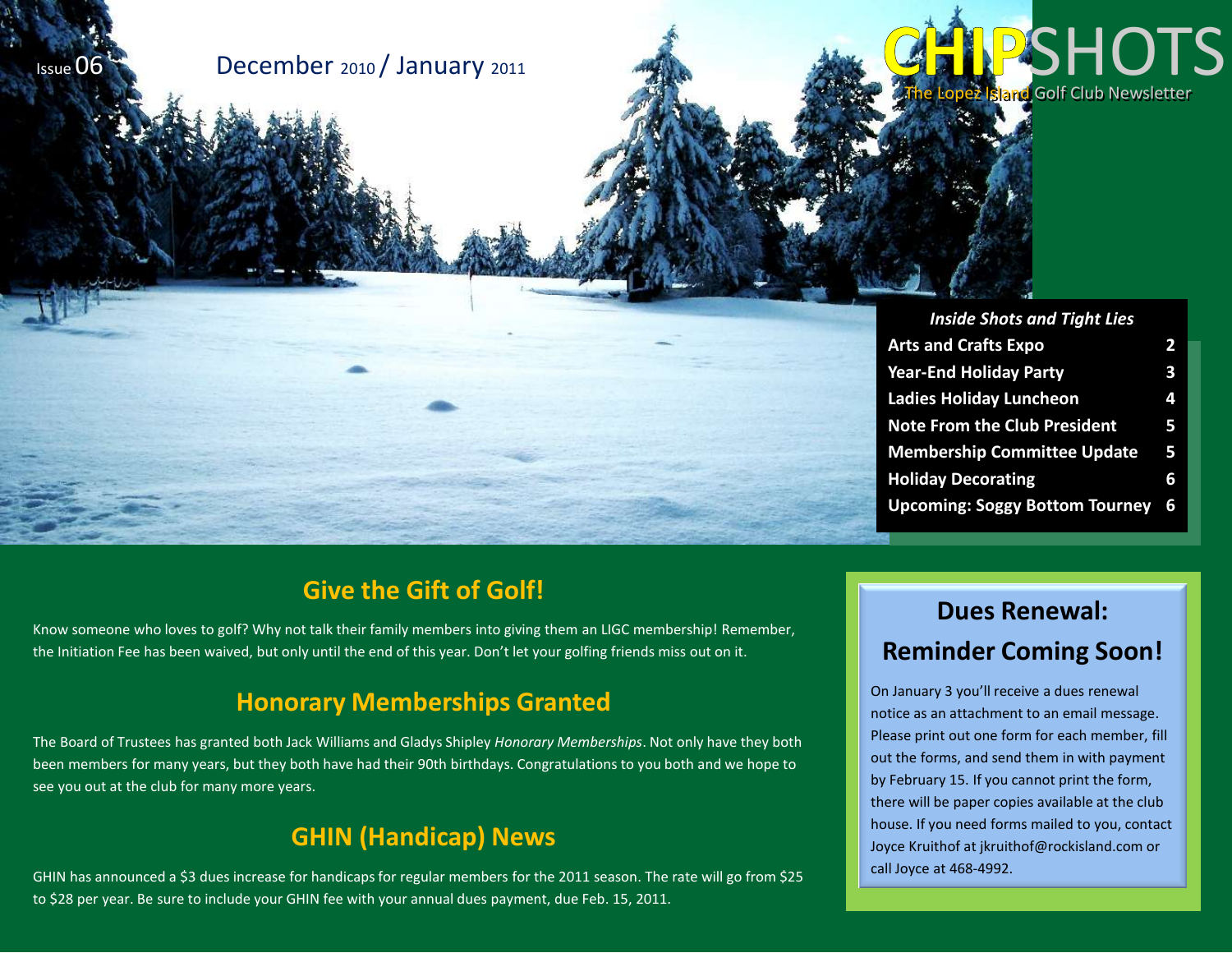## **Arts and Crafts Expo November 12th/13th**

If you didn't attend this event, you really missed out.

Titled "Multiplicity of Creativity," that's exactly what it was! What a joy to witness such a variety of artistry amongst our members:

- **Steve Hill** with his international award winning pastels
- **TJ Anderson** with his exquisitely constructed wooden bowls
- **Richard Singer** has a variety of artistry from watercolors on free canvas to creative Island Boxes
- **Judy Hill** with her garden cement creations
- **Jeff Hanks** covered the pottery section specializing in the Saggar Fired technique
- **Barbara Mino**….how many of you know that she is a fabulous artist who honored us with a few of her watercolors, oils and pastels
- **Dick Bangsund** was another surprise: his water scenes of acrylic with oil overlay were phenomenal not to mention his gorgeous exotic wood heredity boxes
- **Nancy Lynch** contributed with wonderful lilac scented sachets, and unique book markers.
- **Dan Currier**, one of our newer members, was also there, taking orders for his massive rustic furniture.
- **Rita O'Boyle**, last but not least, with her highly sought after oversize sewn bags and painted driftwood. Rita also organized the entire event.





But we're not done yet! We had a few nonmembers who are very near and dear to us:

- **Sally Moore**, our clubhouse manager, had her hot item of silkscreened dish towels and hand-painted and -fired trivets.
- **Jules McClelland**, wife of one of our trustees, was also there with her unique retro jewelry and ornaments….Jewels by Jules!
- **Jonelle Johnson**, another member's wife, participated with her gorgeous watercolors and bold jewelry.

We had two special guest artists, Peggy Means, with wonderful jewelry, and Allison Collins, a galleried modern artist who contributed some unique woven rugs with exciting color combinations.

The event was well attended. We made over \$200 for the club, and the artists sold a number of items. Watch for this event to be bigger and better next year.

Thank you to all the participants and of course the attendants as well.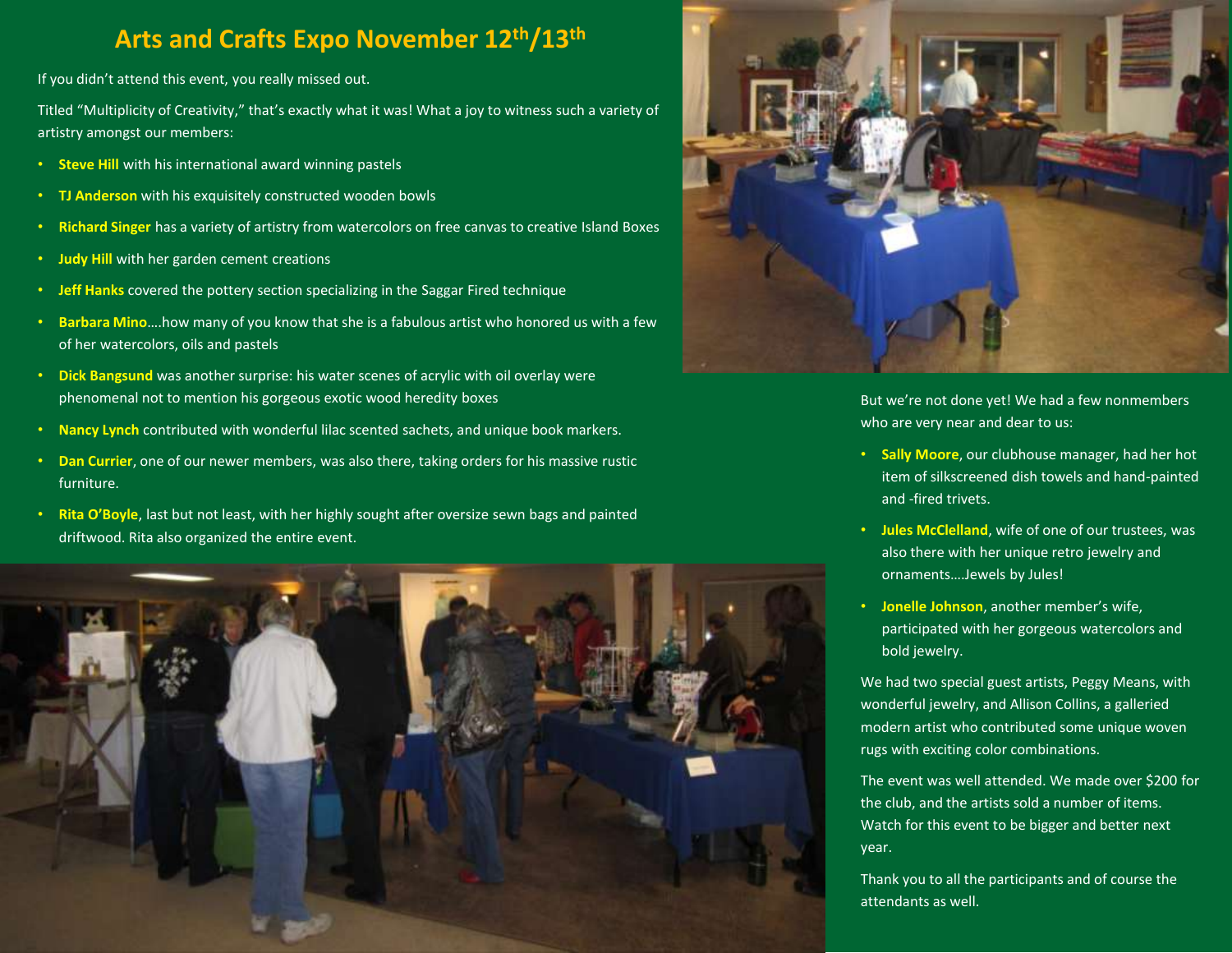#### **Year-End Holiday Party December 4th**

Well, Margie and Chris did it again. They put on a spread that would feed a king. Even though it was headlined "heavy appetizers," all got their fill.

The evening fun started with *The Name Game*. On each person's back was a golfer's name, some easy like Arnold Palmer, some much harder. Questions were asked and answered by others to guess who your particular "golfer" was. Jimmy Gouge ended up being Jimmy Gouge.

Then came the blindfolded putting contest, which was a hoot. Same-sex partners were chosen by draw. One putted blindfolded; the other instructed. They could communicate verbally, but *no touching allowed*! There were three putting greens laid out on the carpet. Each putt out of bounds added a stroke to the score. Crossing any part of the hole was "holing out"; however, if they were good enough to stop the ball within the hole, they deducted two strokes from their score. Not to mention any names Russ and Jim, but some took forever communicating with their partners, while others just whacked at the ball and took their chances.





The only "hole in one" recorded was by non-golfer Audrey Bordvick. Way to show up those committed golfers, Audrey!

Men's winners were Vaughan Williams putting and Don Langrock instructing, scoring 9 for three holes. Two Ladies pairs tied for first place with scores of 11: Rita O'Boyle putting/Jonelle Johnson instructing and Joan Thomas putting/Diane Robertson instructing. Both teams scored 11.



Apparently the Bangsunds could neither instruct nor take instruction. Dick's team had the men's high score of 15 with him putting, Chris's team had the women's high of 14 with her instructing. Let's pass the hat at the next event to provide them with some communication lessons.

Our final event was the *White Elephant Gift Exchange*. The hottest item this year was a pink metal flexible stork. Marc Zener was lucky enough to end up with it.

Throughout the entire there was a slide presentation of the 2010 golf club events that everyone thoroughly enjoyed.

Fun was had by the 34 attendees – a great year topped by a great year-end party.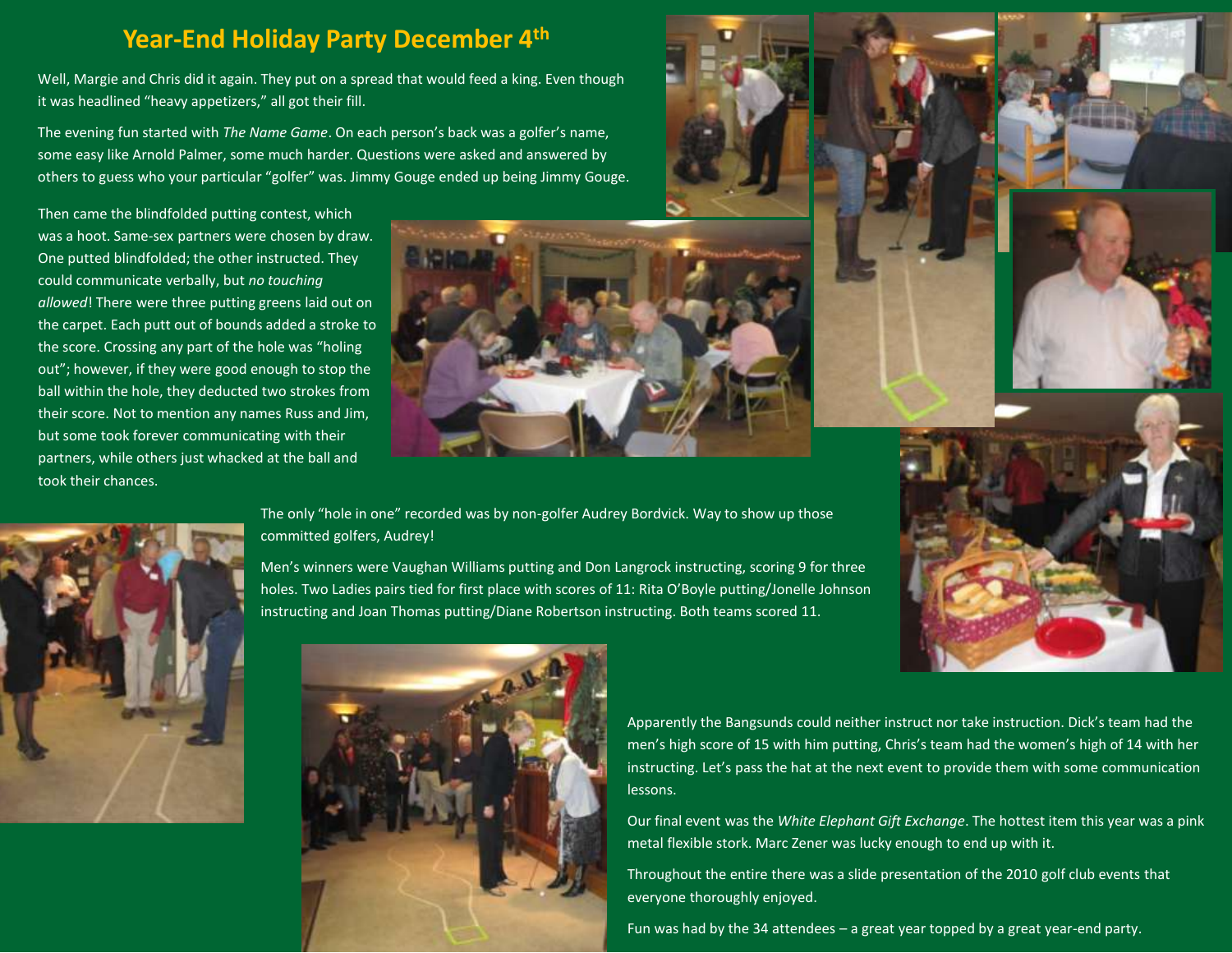## **Ladies Holiday Luncheon December 7th**

Snowmen, snowmen, snowmen was the theme this year. (Or maybe snowladies.) The celebration was very creative, thanks to Rita O'Boyle, who set white ornaments on a table with paints for us to paint our own snowmen and decorate the centerpiece.

We also were graced with the attendance of some prior members who shared Golf Club stories of years gone by. Thanks to Jeanne Storer, Jean Schuster, Joan Congdon, and Fern Christensen. We were so happy to renew our friendships. Thank you for joining us.

Twenty seven ladies attended. We shared stories of special Christmas Ornaments, and we had a wonderful meal, a gift exchange, and a short business meeting.

Thanks to Rita O'Boyle, Gretchen Gruenke, and Nancy Lynch for all your hard work putting this spectacular event together.

*Celebrating past members: From left, Dodie Schiessl (current member); Joan Congdon; Sue Cook (current member, back to camera); Jeanne Storer; Fern Christensen; and Jean Schuster.*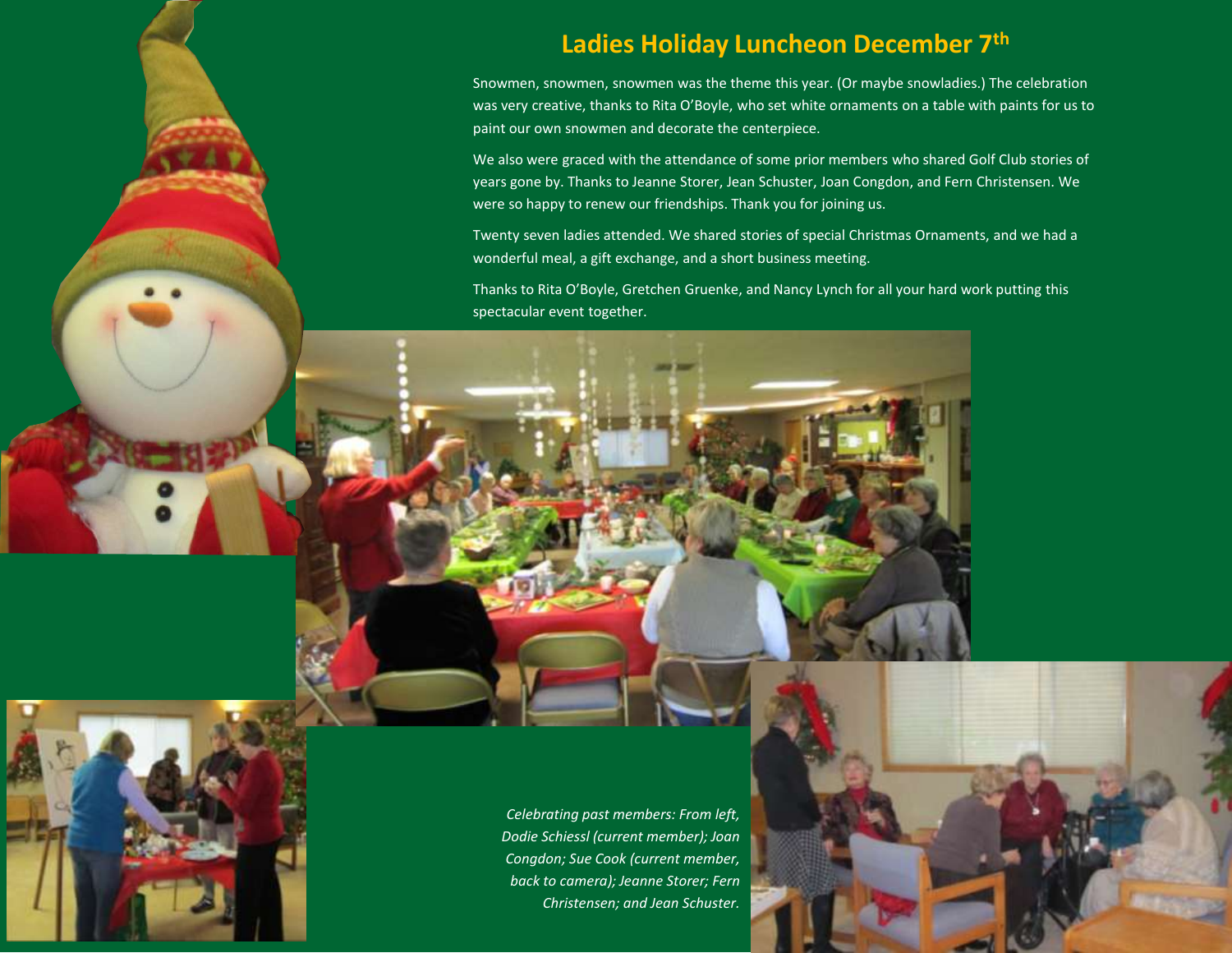### **Note From the Club President**

#### Dear Members,

2010 is nearly done, and I wish to acknowledge those staff and members who have dedicated their time to the success of the club.

- First, the staff, Jimmy, Jonny, and Sarafaye, for the excellent job in keeping the greens so beautiful and the fairways playable despite the aging of our equipment.
- Second, the members, whose thousands of work hours have supported the maintenance staff.

Work at the club continues through the end of the year. The new roof is coming. Club Member Larry Prewitt of A Classic Roofing Co. is donating his time and crew to this installation. No more drips for the next 25 years! Thank you, Larry.

Next, I acknowledge clubhouse manager Sally, who has brought enthusiasm to keep every golfer happy. Her innovative ideas are helping to increase revenue in the pro shop, which she and the golf committee are excited to expand in the coming year.

Buckets of gratitude go to all the members who make the social functions of the club so enjoyable. The twilight and tournament events involve much thought and energy in order to provide the activities and delicious meals.

I have previously mentioned thanks to the outgoing board members but wish to give special mention to Mary Brown who has overseen and will continue to oversee the GHIN program.

The strength of any organization relies on the input of the membership. I am particularly thankful for the willingness of those members sitting on the following committees: membership, greens, golf, finance, social, and buildings. We look to a great year of collaboration making the club strong, pleasurable, and successful.

Wishing you peace and happiness and great golf in 2011,

## **Help Wanted:**

- **A Real Man:** To run Men's Day for 2011.
- **Someone with a Computerized Sewing Machine**  who would be willing to sew the LIGC logo on clothing.

## **Stuff Wanted:**

• **Refrigerator:** A clubhouse refrigerator has announced its retirement, rather noisily. If you have a working one that you're replacing, we'd be grateful.

• **Large Flat-Screen TV** for those days in the clubhouse where it makes you feel good to watch highly paid golfers make the same mistakes we do.

- **Newer Golf Clubs** for our rental stock.
- **Propane Barbecue** for better eatin'.

## **No Initiation Fee: Going, Going…**

Don't forget! There are but a few weeks left in our "No Initiation Fee" 2010 special. The Board is planning to terminate the offer three hours after the ball drops in New York's Times Square. Tell your golfing friends!



*Our board at the Lopez Village Market.*

## **Membership Committee Update**

• **KLOI Advertisement:** Listen for our events and ads to be broadcast over the local radio station.

• **San Juan Islands Visitor Bureau:** We have become members of the SJIVB. They update any specials or events that members have continually. Check us out on at http://www.visitsanjuans.com/visitors/event-calendar/.

• **LIFRC:** We are in the Summer Workshop for the Lopez Island Family Resource Center. Our three-day clinic will be headed up by Trustee Steve Bryson June 27, 28, and 29 . Look for specifics as that event nears.

• **Tour de Lopez Open Golf Tournament:** How many of those bicyclers come the day before? How many spouses come to support their partner who bicycles? So we're holding an open tournament Friday, April 29th. We will get publicity via the Chamber of Commerce as "things to do" that weekend and also get greens fees on a not-so-popular weekend. We also have put in a request to be a Chamber of Commerce Rest Stop on Saturday, showing off our great clubhouse and golf course as well as providing a community service.